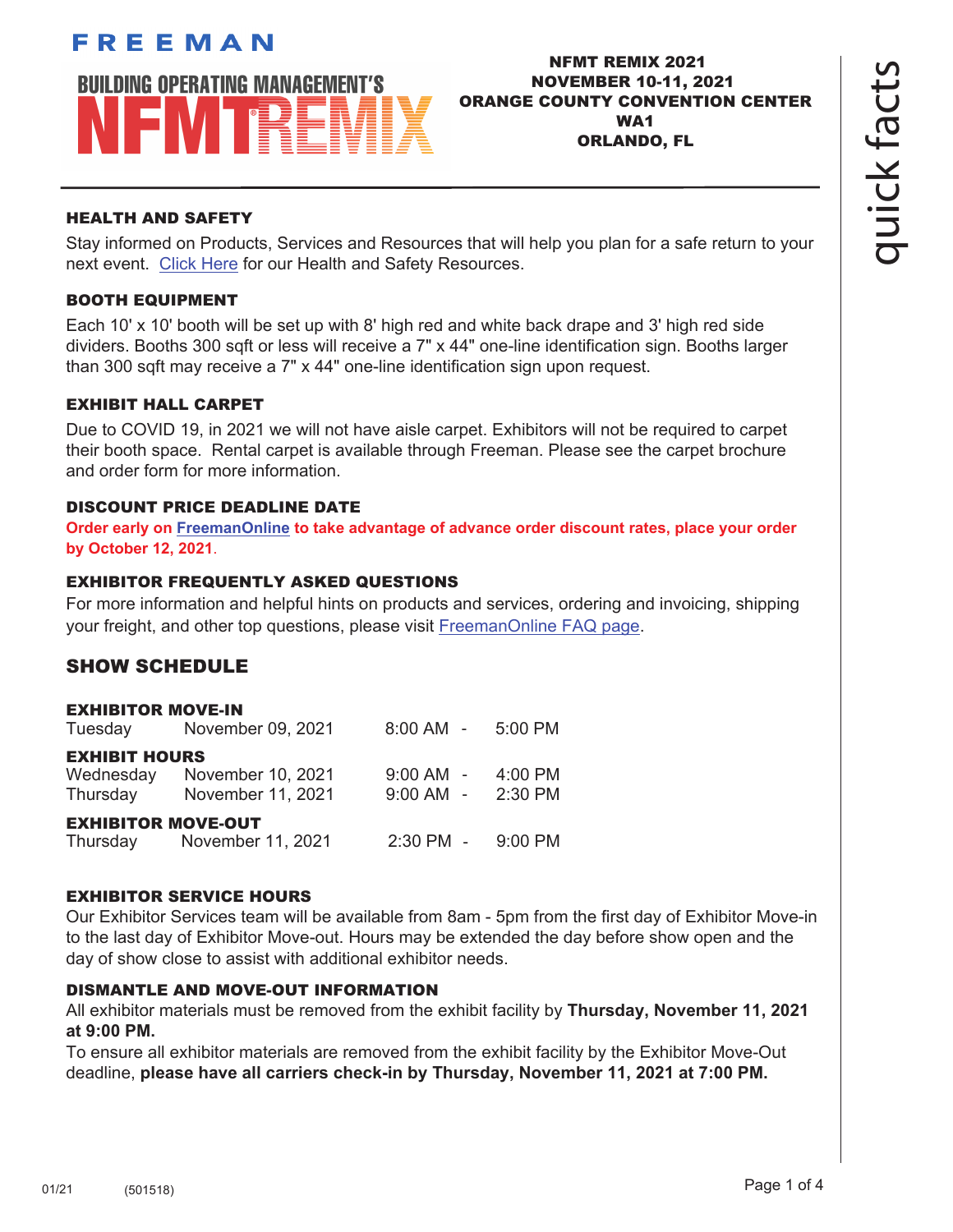#### POST SHOW PAPERWORK AND LABELS

Our Exhibitor Support Department will gladly prepare your outbound Material Handling Agreement and labels in advance. Complete the Outbound Shipping form and your paperwork will be available at show site. Be sure your carrier knows the company name and booth number when making arrangements for shipping your exhibit at the close of the show.

#### EXCESSIVE TRASH AND BOOTH ABANDONMENT

Any excessive trash which consists of display materials, carpet, padding, crates and/or pallets will be disposed of and charged both a handling fee and disposal fee during move-in. Excessive booth materials and/or literature left in the booth at the end of the published exhibitor move-out that is not labeled for an outbound shipment will be considered abandoned and deemed as trash. The exhibitor will be charged for the removal and disposal of these items. Charges may include Installation & Dismantle Labor, Forklift/Rigging Labor, and/or Dumpster Fee. Please call our Exhibitor Support Department at (888) 508-5054 for a quote.

# SERVICE CONTRACTOR CONTACTS / INFORMATION:

#### FREEMAN

(888) 508-5054 ExhibitorSupport@freeman.com

#### FREEMAN EXHIBIT TRANSPORTATION

(800) 995-3579 Toll Free US & Canada or +1 (512) 982-4187 or +1 (817) 607-5183 Local & International Shipping Services or fax +1 (469) 621-5810 or email exhibit.transportation@freeman.com

#### FREEMAN ONLINE®

**Take advantage of discount pricing by ordering online at [FreemanOnline by](https://www.freemanco.com/store?utm_source=Forms&utm_medium=PDF) October 12, 2021.** Using the enhanced Freeman Online, you will enjoy easy access to added features and functions as well as the high caliber of Freeman services you've come to expect - **before, during** and **after** your show.

To place online orders you will be required to enter your unique Username and Password. If this is your first time to use Freeman Online, click on the "**Create an Account**" link. To access Freeman Online without using the email link, visi[t FreemanOnline.](https://www.freemanco.com/store?utm_source=Forms&utm_medium=PDF) 

If you need assistance with Freeman Online please call Exhibitor Support at (888) 508-5054 Toll Free US & Canada or +1 (512) 982-4186 or +1 (817) 607-5000 Local & International.

#### SHIPPING INFORMATION

**Warehouse Shipping Address:**

Exhibiting Company Name / Booth # **NFMT REMIX** C/O FREEMAN 10088 GENERAL DR, ORLANDO, FL 32824

Please do not ship perishable material to the Freeman Advance Warehouse. Freeman does not provide temperature-controlled storage or shipping services from the Advance Warehouse.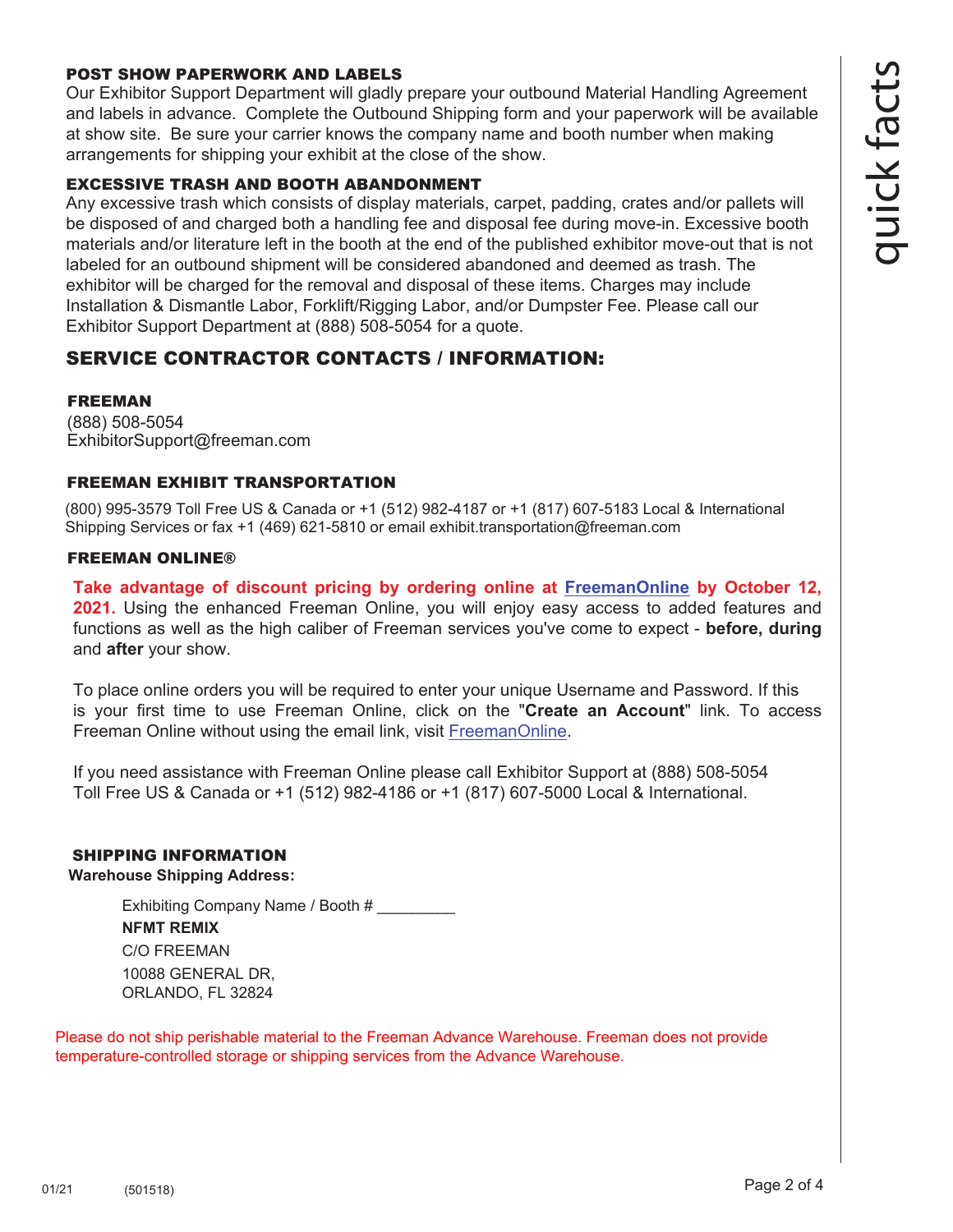Freeman will accept crated, boxed or skidded materials beginning **Friday, October 08, 2021**, at the above address. **Material arriving after November 02, 2021 will be received at the warehouse with an additional after deadline charge.** Please note that the Freeman Warehouse does not accept uncrated freight (loose, pad-wrapped material and/or unskidded machinery), COD shipments, hazardous materials, freight requiring refrigerated or frozen storage, a single piece of freight weighing more than 5,000 pounds or a single piece of freight beyond the dimensions of 108" H x 93" W. Warehouse materials are accepted at the warehouse Monday through Friday between the hours of 8:00 AM - 3:30 PM. Certified weight tickets must accompany all shipments. If required, provide your carrier with this phone number: (888) 508-5054.

#### **Show Site Shipping Address:**

Exhibiting Company Name / Booth # **NFMT REMIX** C/O FREEMAN ORANGE COUNTY CONVENTION CENTER- WA1 9800 INTERNATIONAL DR ORLANDO, FL 32819-8111

Freeman will receive shipments at the exhibit facility beginning **Tuesday, November 09, 2021.** Shipments arriving before this date may be refused by the facility. Any charges incurred for early freight accepted by the facility are the responsibility of the Exhibitor. Certified weight tickets must accompany all shipments. If required, provide your carrier with this phone number: (888) 508-5054.

**Please note: All materials received by Freeman are subject to Material Handling Charges and are the responsibility of the Exhibitor. This also applies to items not ordered through the Official Show Vendors. Refer to the material handling form for charges for the service.** 

Please be aware that disposal of exhibit properties is not included as part of your material handling charges. Please contact Freeman for your quoted rates and rules applicable to disposal of your exhibit properties.

#### PURCHASE TERMS

Freeman's Terms & Conditions apply to all orders submitted to Freeman for any goods or services, and may be amended without notice. To review the current Purchase Terms, [click here.](https://www.freemanco.com/store/footerPages/footerPagesProfileFrame.jsp?page=purchaseTerms&_ga=2.176437029.1419744130.1584226036-1715307741.1584226036)

#### LABOR INFORMATION

Union Labor may be required for your exhibit installation and dismantle. Please carefully read the UNION RULES AND REGULATIONS to determine your needs. Exhibitors supervising Freeman labor will need to pick up and release their labor at the Freeman Service Center. Refer to the order form under Display Labor for Straight time and Overtime hours.

#### ASSISTANCE

We want you to have a successful show. If we can be of assistance, please call Exhibitor Support at (888) 508-5054.

# WE APPRECIATE YOUR BUSINESS!

quick facts